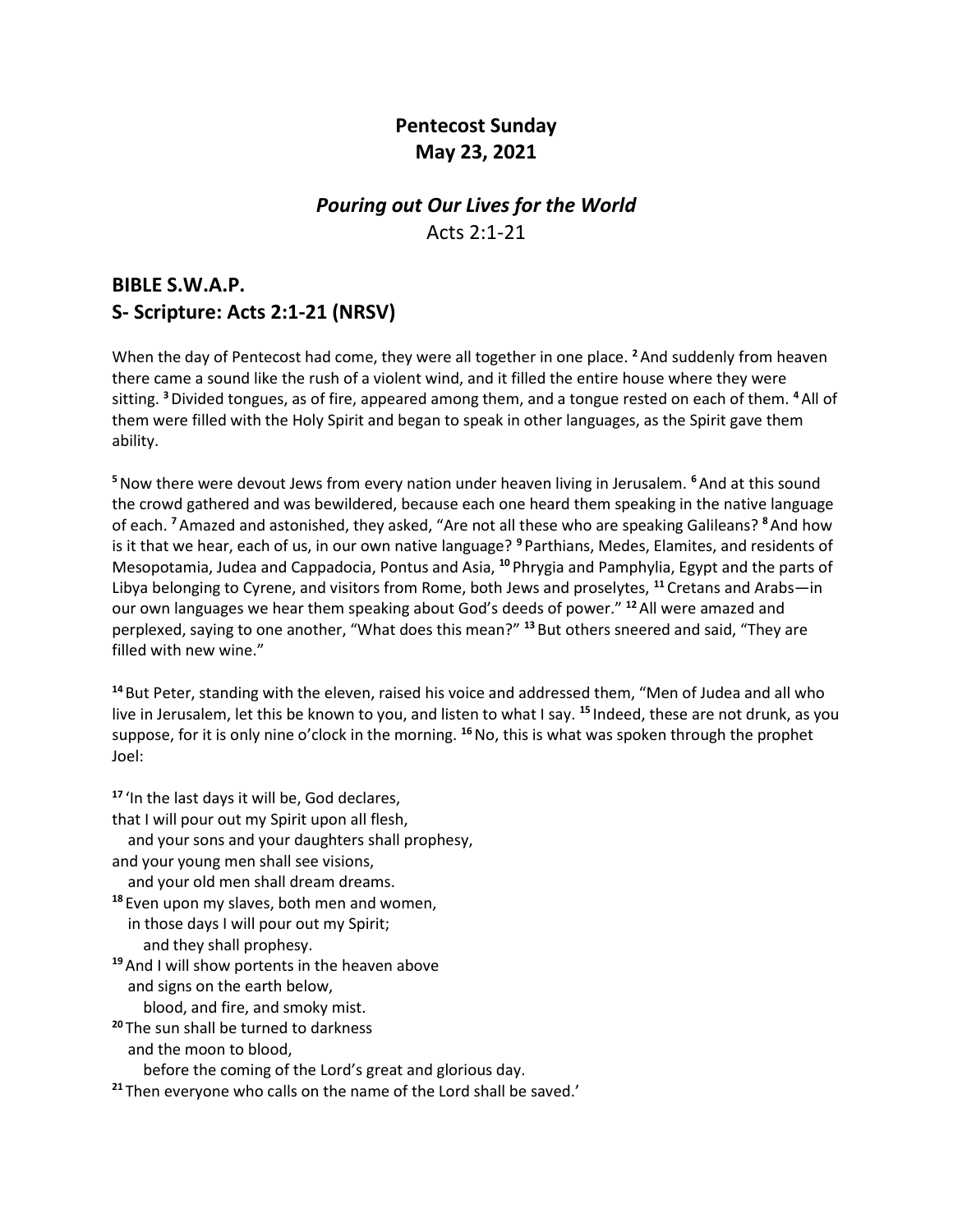#### **W-What Does it Mean and What Can I Obey?**

Today's notes are written by Dr. Jerry Webber, former pastor of Chapelwood's Center for Christian Spirituality and leader in contemplative practice. "The day of Pentecost was a significant marker for the early band of Christians. The account in Acts 2 is extraordinary and over-the-top in many ways . . . an explosion of God's Spirit bursting upon those gathered in Jerusalem for the festival at Pentecost," writes Jerry Webber. "**Historically, Pentecost has been a time of celebration and covenant renewal, a reminder to attend to one's life in God.** In the Christian tradition, we tend to have a very narrow sense of what Pentecost means. While the day is full of meaning for those who are Christ-followers, the Feast of Pentecost had a long history in the cultural and religious life of ancient Israel.

The Feast of Pentecost was one of the major Jewish feasts. It was also known in the Old Testament as the Feast of Weeks, marking the end of the celebration of the spring harvest. The liturgical celebration began at Passover, and was a time when devout Israelite families praised God for God's grace and bounty, as evidenced by the springtime harvest. It was also the beginning of a period, lasting until the Festival of Booths (Tabernacles) in autumn, in which the firstfruits of the harvest were sacrificed to the Lord.

And further, for more pious Jews of the time, the Feast of Pentecost was a time of covenant renewal, that is, renewing their covenants both to Yahweh and to the community. At Qumran (the community responsible for the Dead Sea Scrolls), for example, Pentecost was the day when the community made an annual renewal of the oath they took when they entered the community.

By the second century A.D., Jewish rabbis regarded the Feast of Pentecost as the commemoration of the day the Law was given to the Israelites at Mount Sinai. Thus, it became associated with the Old Covenant God established with the Israelites through Moses. There is some thought that Luke, in Acts 2, intends to portray to his readers that the events of this day of Pentecost is a kind of New Covenant, the establishment of a new way God is empowering, living through, and sending out God's people into the world.

### **A-Apply**

Pentecost signals that some things are ending and that other things are beginning.

Theologian Paul Tillich, in his landmark book *The New Being*, said that he would summarize the Christian message for contemporary times in two words: New Creation. Tillich, using Galatians 6:15 ("*For neither circumcision counts for anything nor uncircumcision, but a new creation*"), explains it this way:

We all live in the old state of things, and the question asked of us is whether we *also* participate in the new state of things. We belong to the Old Creation, and the demand made upon us by Christianity is that we *also* participate in the New Creation. [Paul Tillich, *The New Being*, p. 15.]

Pentecost, quintessentially, is about this transition from the old state of things to the new state of things . . . leaving behind that which is ending (reliance upon the Law and the emphasis on a rules-based religion) . . . and entering, with the empowering, energizing Spirit of God, the days yet to come when the "*Spirit of God would be poured out on all flesh*" (Acts 2:17) . . . entering the days when connection with God would be a matter of the heart, not a matter of outward obedience to a legal code . . . entering the